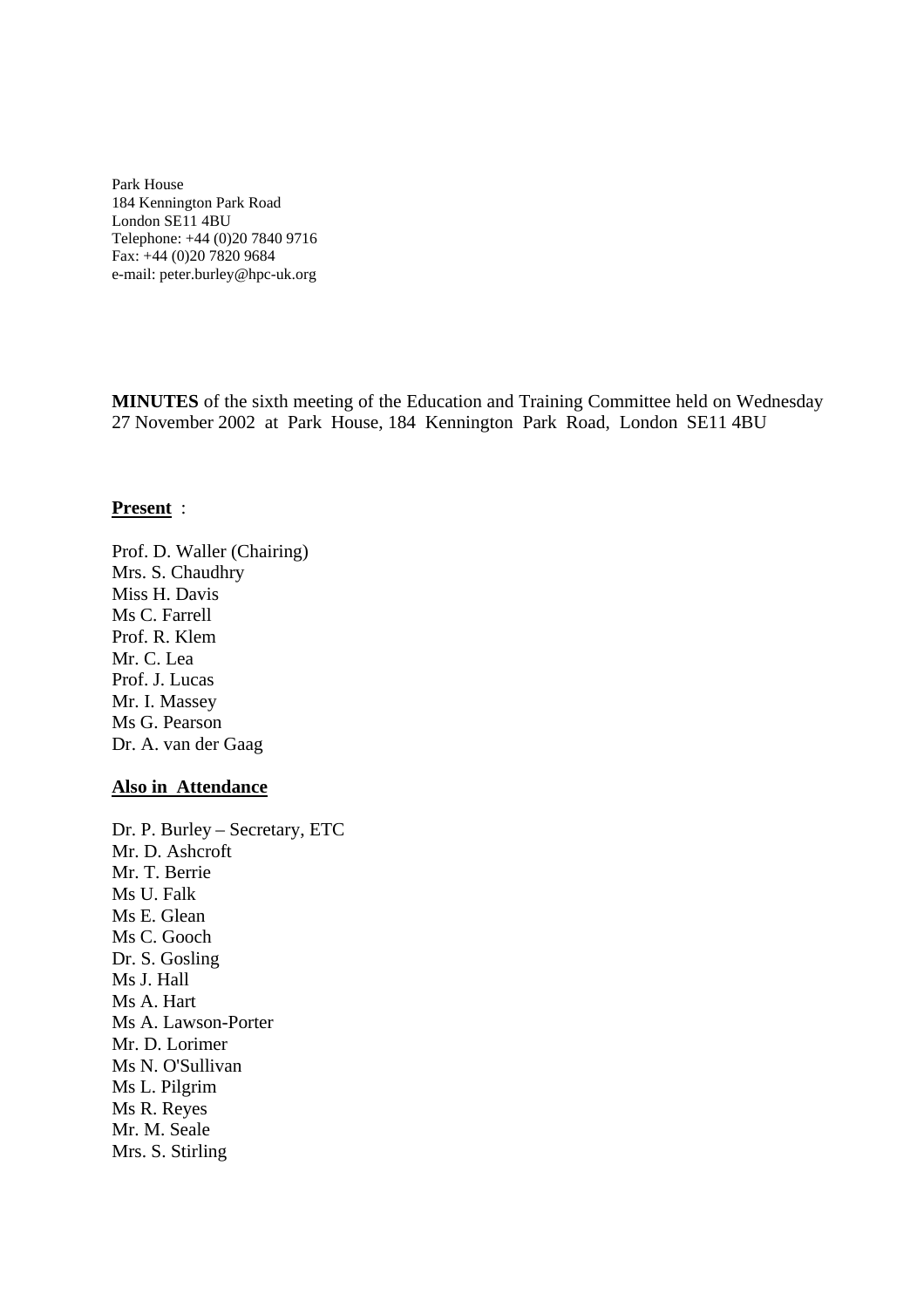#### **ITEM 1 02/135 MEMBERSHIP AND APOLOGIES FOR ABSENCE**

1.1 Apologies were received from :– Dr. G. Beastall, Prof. N. Brook, Mr. M. Collins, Mr. P. Frowen, Prof. J. Harper, Prof. A. Hazell, Dr. R. Kapur, Mr. G. Sutehall and Miss E. Thornton.

#### **ITEM 2 02/136 APPROVAL OF THE AGENDA**

On the recommendation of the Chairman,

It was

#### **RESOLVED (1)**

**that the agenda be approved subject to taking item 6 as the first piece of substantive business**.

### **ITEM 3 02/137 MINUTES**

It was agreed that the minutes of the fifth meeting of the Health Professions Council's Education and Training Committee held on 12 November 2002 be confirmed as a true record and signed by the Chairman.

## **ITEM 4 02/138 MATTERS ARISING**

The Committee received the Secretary's paper on provision delivered outside the UK leading to the award of a UK qualification.

## **ITEM 5 02/139 CHAIRMAN'S AND SECRETARY'S REPORTS**

- 5.1 The Chairman reported that an important meeting had been held with DoH, NMC, and QAA on 19 November 2002. Topics had included :
	- alignment between the UK Health Departments (and others),
	- the QA contract with DoH (in which both ETC and AHPF were involved),
	- more coherence in clinical placement procedures,
	- the prototype reviews and related issues (see item 8 below),
	- the " partnership event " (see item 9 below),
	- Subject Benchmarking, and
	- course approvals processes.
- 5.2 The Committee received the Secretary's report.
- 5.3 Ms Gooch (from Newchurch) reported that they had now started to engage in the process of producing publications identified in the project plan in detail. Specific and explicit requests for Committee members' in-put would follow, and members should await these.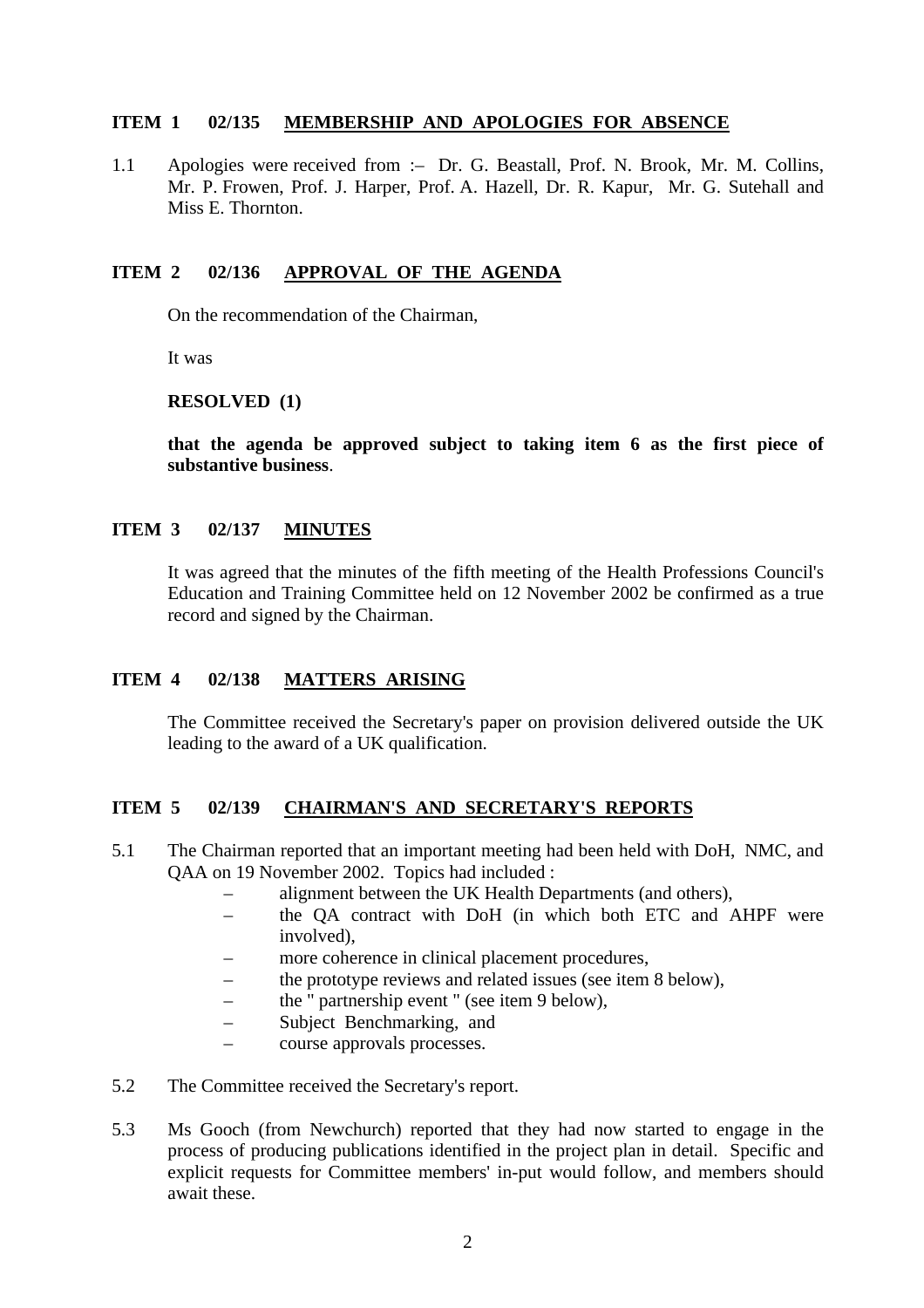- 5.4 It was noted that each area of setting standards, criteria, requirements, and guidance needed to lead to publication of documents. There would be a range of publications for different audiences. An example of a brochure for the general public describing the Committee was tabled for information on format and scope of that type of document. Guidances and operating manuals would be much longer more complex documents.
- 5.5 Ms Stirling reported that she and the Manager of Education would be starting work shortly on a glossary of definitions of terms to be used by the Committee. This glossary would need to be aligned with the terms in the AHP Competence project..
- 5.6 The Secretary confirmed that as there was a reference to students' position at the closure of courses in the HPO, the Committee had to address the issue.
- 5.7 The Committee endorsed the progress to date and the direction of the work.

### **ITEM 6 02/140 PRESENTATION BY Dr. S. GOSLING ON THE ALLIED HEALTH PROFESSIONS (AHP) PROJECT ON DEMONSTRATING COMPETENCE THROUGH CONTINUING PROFESSIONAL DEVELOPMENT**

- 6.1 Dr. S. Gosling gave a presentation on this project. The text of the slides shown is appended to these minutes.
- 6.2 She stressed that the project involved all four UK countries and was hoping to include Clinical Science to mean it would then embrace all 12 Parts of the Register.
- 6.3 It was designed to provide the best advice the AHPs could generate for HPC but it would not concern itself either with the interpretation of the HPO nor the detail of implementation – these would both be matters for HPC.
- 6.4 Key themes included defining competence as dynamic and in the most inclusive way.
- 6.5 The Committee endorsed the project's definition and approach to " competence ". CPD was an activity and (continued) competence a desired outcome from it. Specialist competence had to be underpinned by broader proficiency.
- 6.6 Mr Seale directed the Committee to separate out the issues of short-term transitional arrangements (i.e. grandparenting) and the long-term setting of threshold standards for the registrable qualifications. He also directed the Committee's attention to the HPO not linking CPD to the demonstration of continued competence.
- 6.7 The Committee thanked Dr. Gosling for her presentation.

## **ITEM 7 02/141 HPC BUSINESS PROCEDURES, PUBLICATIONS, AND FEEDBACK FROM THE CONSULTATION EXERCISE**

The matters for discussion here had been dealt with in item 5 above.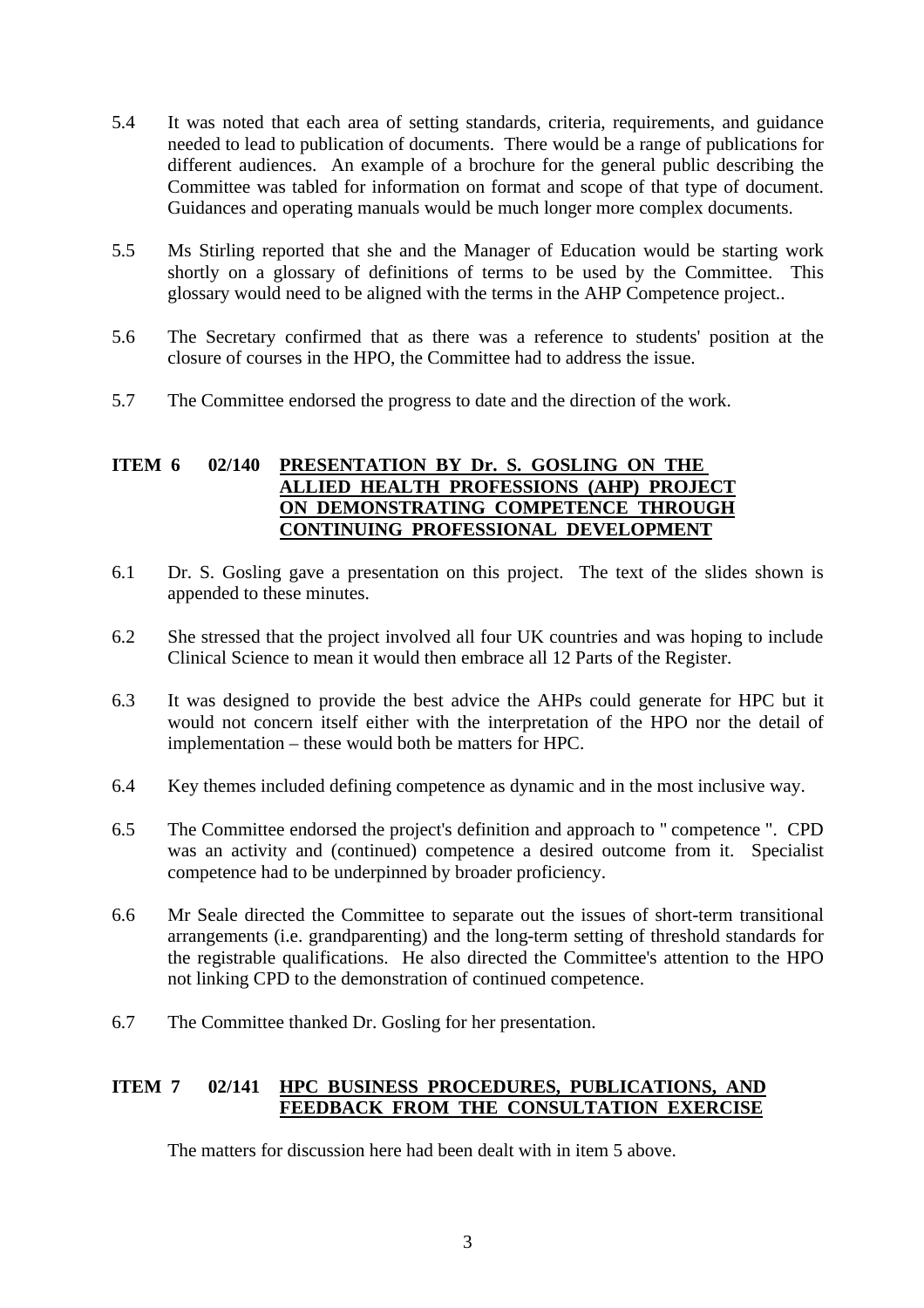## **ITEM 8 02/142 QUALITY ASSURANCE AGENCY'S (QAA) COMPOSITE REPORT ON THE OUTCOME OF THE PROTOTYPE REVIEWS**

- 8.1 The Committee received the papers from QAA.
- 8.2 The Secretary forwarded a report from the Prototype Reviews Steering Group on 21 November 2002 that the key issue raised was the slight confusion about the purpose of the report. After some debate it was agreed that the report should be titled " example report " and would still be subject to significant amendments because it showed what a visit report could look like and its purpose was to stimulate debate about whether a visit report met the needs of the different stakeholders. The report was based on the experience of the prototypes but was not a summary of the findings.

Another issue that was raised at the Steering Group, by a number of the representatives from the Allied Health Professions, was the issue of the number of reviewers from each profession on the review team and the need for two representatives.

The report had been well received and some very helpful comments were made in terms of factual accuracies and identifying points that required further clarification. It was agreed that members would e-mail any further changes re factual accuracies to QAA.

- 8.3 Ms J. Hall reported that the content of judgements in the prototype reviews was confidential still and the committee was being asked to receive indicative information about scopes and formats for review work.
- 8.4 On the issue of the number of professionals on each visit, Mr Ashcroft elaborated that a single professional might be placed in an unacceptably exposed position. This was still an issue for discussion.
- 8.5 There needed to be a common definition of " streamlined " with which all stakeholders were comfortable. ETC would need to make a judgement about this for its own purposes on the basis of papers which should be ready for the meeting on 12 February 2003.
- 8.6 Ms Hall commented that the prototype reviews had been the first occasion when practice as well as teaching was reviewed. This meant that the review handbook was being revised to include practice. This revision would be ready for the next meeting, and would be a resource for Newchurch. DH agreed to share emerging documentation with Newchurch.
- 8.7 Ms Hall also clarified that the streamlining in the process would be at the level of general Quality Assurance procedures and requirements rather than that at the level of major review events, which might always have to remain complex.
- 8.8 Ms Hall explained that the non-NHS funded sector would be included in these new procedures in the longer term.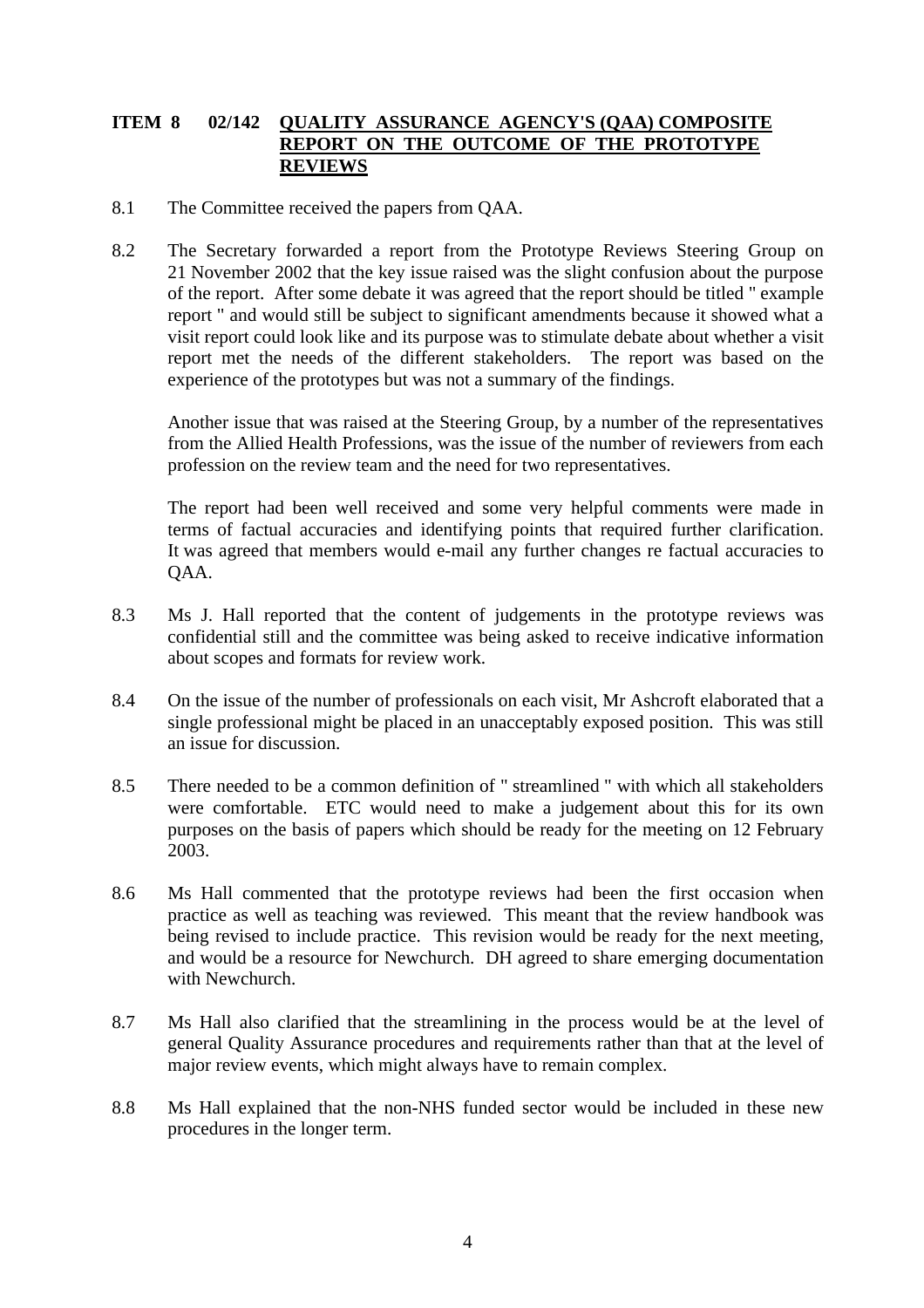# **ITEM 9 02/143 DoH LEARNING AND PERSONAL DEVELOPMENT DIVISION AND QAA JOINT PAPERS ON " QUALITY ASSURANCE – EDUCATION " AND " UPDATE ON PROTOTYPE REVIEWS . . . . " AND DoH PAPER ON " PARTNERSHIP WORKING ARRANGEMENTS "**

- 9.1 The Committee received the DoH papers and the oral report from Dr P.Burley on the Partnership QA event in Leeds on 6 November 2002. It had been a very positive, well informed, and constructive event with two more to follow on 3 and 6 December. (HPC had supported the exercise financially and this was appreciated).
- 9.2 On partnership working, the most important group would be the " Key Stakeholder Forum ", of which HPC would be a member. Users of services would be included in the NHS / DH Alliance (on p.5). Existing projects (eg. the AHP values project) could be made " expert groups ".
- 9.3 The Committee endorsed and forwarded a request from the President that the AHP Professional Bodies be included in the groups in their own right and especially on the Key Stakeholder Forum.
- 9.4 ETC would be asked to contribute representatives to a number of the groups.
- 9.5 It was agreed to forward any comments from members to DH via the Secretary.
- 9.6 A report of the outcome of these meetings would come to the February meeting.
- 9.7 The Committee endorsed continuing to work with the DH QA Team and NMC on this basis.

## **ITEM 10 02/144 CONSULTATION FROM THE COUNCIL OF DEANS ON WIDENING ITS SCOPE TO INCLUDE AHP DEANS**

- 10.1 The Committee received the consultation paper.
- 10.2 Prof. Lucas clarified the issues for consultation and strongly commended the proposal as helpful to HPC and the professions generally. The Council's title would have to be changed if the scope widened.
- 10.3 Concern was expressed that AHPs could be overwhelmed by nurses and that too many assumptions from nursing could be uncritically carried into the AHPs. The new enlarged body might need a radical restructuring to address these points. These points – and any mechanisms to mitigate them – could be raised in a meeting to be held with the Council. There would also be a meeting between the Council and AHPF.
- 10.4 Any other views from members could be conveyed via the Secretary.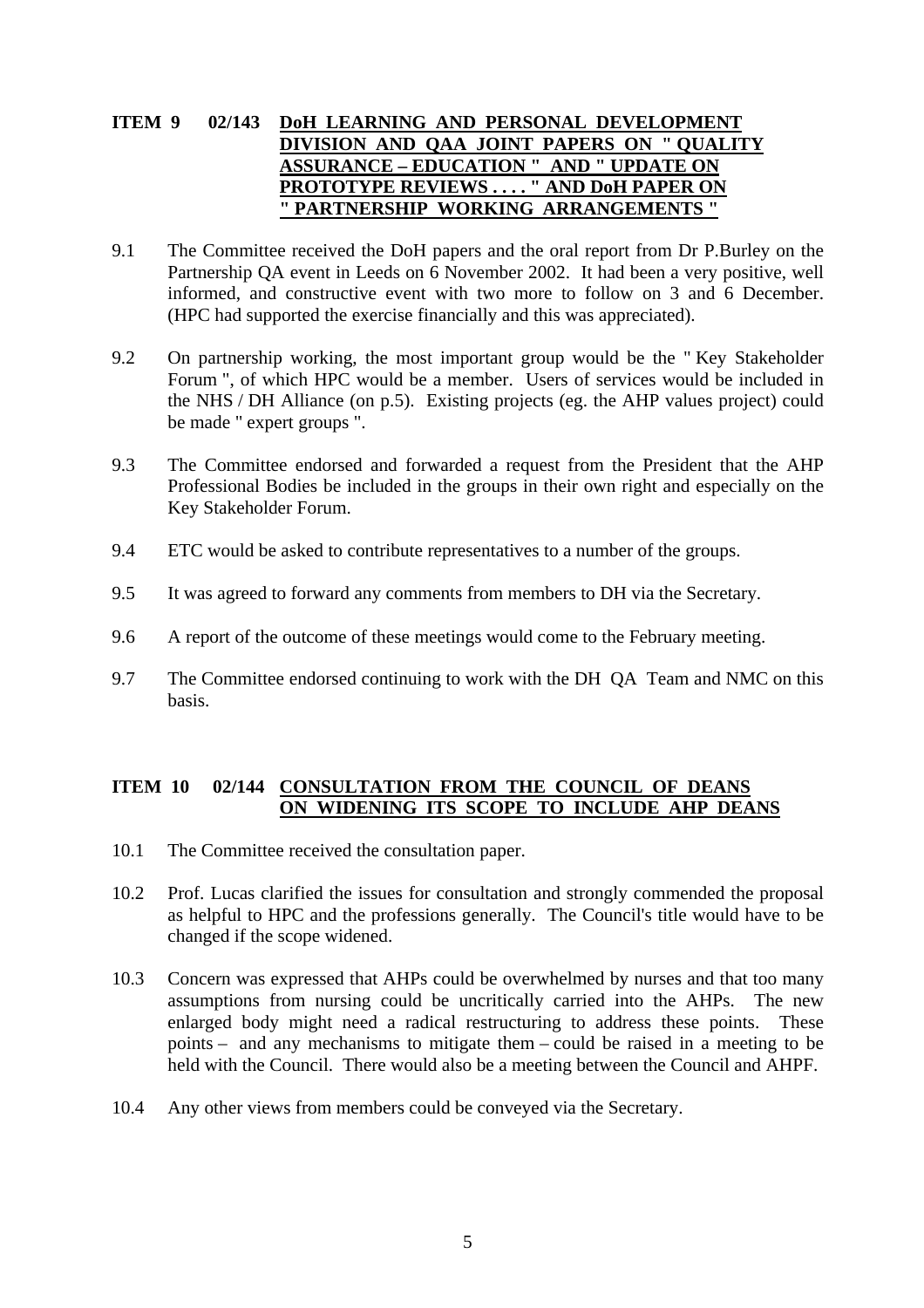## **ITEM 11 02/145 NOTES OF THE MEETINGS OF PRE-REGISTRATION, EDUCATION AND TRAINING WORKING GROUPS, JOINT VALIDATION COMMITTEES AND JOINT QUALITY ASSURANCE COMMITTEES HELD SINCE THE LAST MEETING**

#### 11.1 **General Issues**

- 11.1.1 The Committee confirmed that it needed consistency and clarity in the way in which " conditions " were reported to it. The advisory bodies needed to report conditions in a way in which they were both reasonable and legally enforceable if subject to quasi-judicial processes.
- 11.1.2 The Committee asked the advisory bodies to note again that courses should not be submitted for approval if they had outstanding conditions attached to them still unaccounted for. Ideally no course with outstanding conditions should be presented to the committee.
- 11.1.3 The subordinate bodies, working now with Newchurch, should devise consistent procedures for monitoring compliance with conditions.

### 11.2 **Approvals**

Recommendations approved by ETC at its meeting on  $27<sup>th</sup>$  November 2002 are as follows:

## 11.2.1 **CHIROPODISTS**

On the advice of the JQAC following a meeting and after scrutiny of the documentation:-

### **Continued Approval of Institutions (and associated clinical placements), courses, Examinations and Qualifications under Section 5 of the PSM Act**

#### UNIVERSITY OF BRIGHTON:-

BSc(Hons) Podiatry

## 11.2.2 **DIETITIANS**

On the advice of the Pre-Registration Education and Training Working Group, and following scrutiny of the documentation:-

### **Approval of New Courses under Section 4(1)(a) and (b) and Institutions under Section 4(1)(c) of the PSM Act 1960**

UNIVERSITY OF LIVERPOOL/CHESTER COLLEGE OF HIGHER EDUCATION:-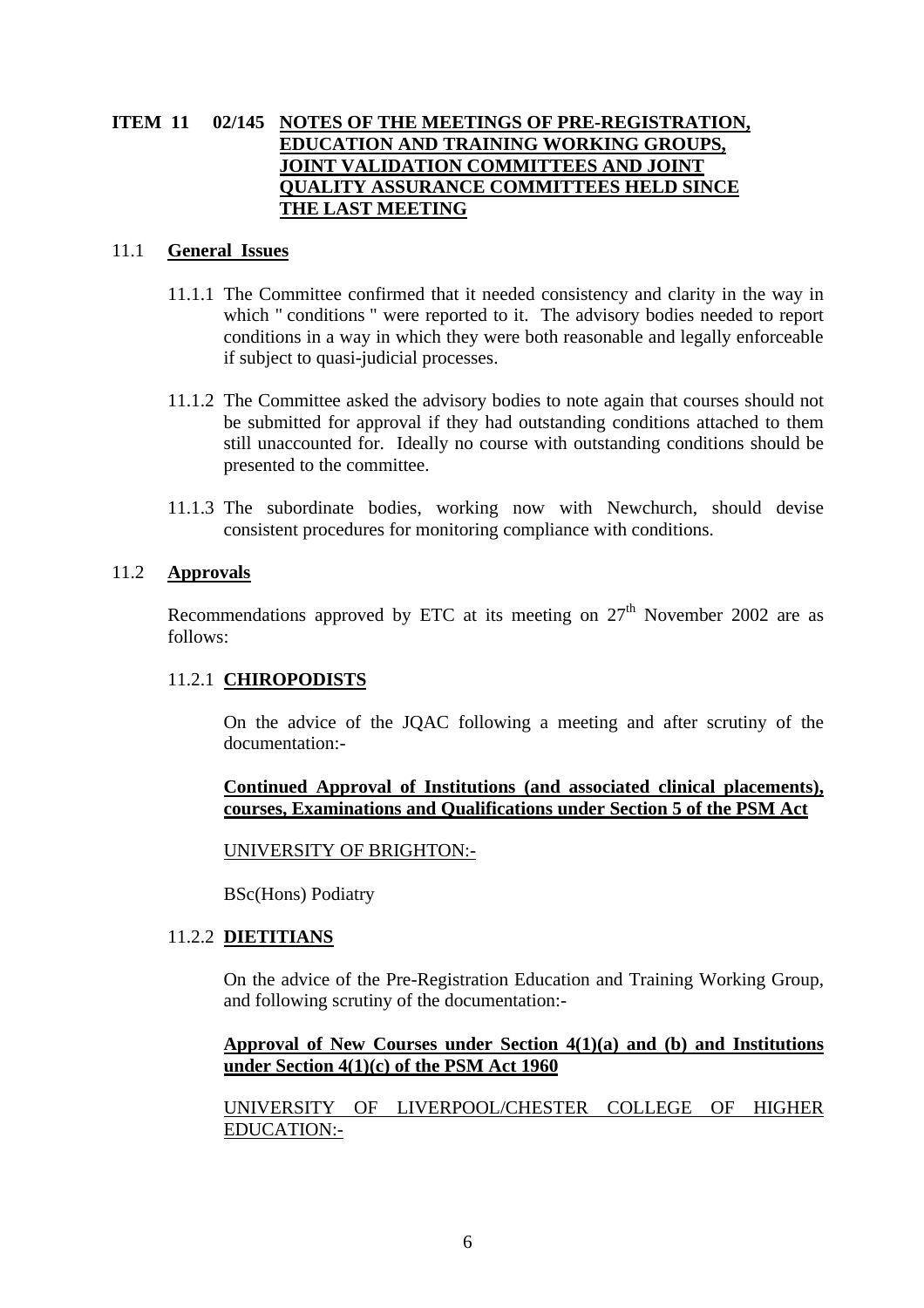- a. under the terms of Section  $4(1)(a)(b)$  and (c) of the Professions Supplementary to Medicine Act 1960, the course of training to be offered by, the examinations set by and the qualification awarded by the University of Liverpool/Chester College of Higher Education, and the institution itself, be approved as meeting the standards and requirements for State Registration, and
- b. under the terms of Section 4(2) of the Professions Supplementary to Medicine Act 1960, the Working Group recommends that the Health Professions Council send its recommendation to the Privy Council that it be requested to determine approval of the application by the University of Liverpool/Chester College of Higher Education to offer the registrable course and qualification as set out below:-

| In                                       | Dietetics                                                                                                                                                                                                                          |
|------------------------------------------|------------------------------------------------------------------------------------------------------------------------------------------------------------------------------------------------------------------------------------|
| <b>Type of Course</b>                    | Full-time in Higher Education                                                                                                                                                                                                      |
| <b>Institution of Training/Education</b> | <b>Chester College of Higher</b><br>Education                                                                                                                                                                                      |
| <b>Qualification</b>                     | MSc/Postgraduate Diploma in<br><b>Nutrition and Dietetics</b>                                                                                                                                                                      |
| <b>Awarded by</b>                        | University of Liverpool                                                                                                                                                                                                            |
| Length of course                         | Two years                                                                                                                                                                                                                          |
| Date of event                            | $10^{th}$ July 2002                                                                                                                                                                                                                |
| With effect from                         | September 2002                                                                                                                                                                                                                     |
| Participants in approval process         | <b>Health Professions Council</b><br><b>Chester College of Higher Education</b><br>University of Liverpool<br>(The British Dietetic Association)<br>does not participate in the approval<br>procedure of pre-registration courses) |

### **Approval of New Courses under Section 4(1)(a) and (b) and Institutions under Section 4(1)(c) of the PSM Act 1960**

#### KINGS COLLEGE LONDON:-

- a. under the terms of Section  $4(1)(a)(b)$  and (c) of the Professions Supplementary to Medicine Act 1960, the course of training to be offered by, the examinations set by and the qualification awarded by Kings College London, and the institution itself, be approved as meeting the standards and requirements for State Registration, and
- b. under the terms of Section 4(2) of the Professions Supplementary to MedicineAct 1960, the Working Group recommends that the Health Professions Council send its recommendation to the Privy Council that it be requested to determine approval of the application by Kings College London the registrable course and qualification as set out below:-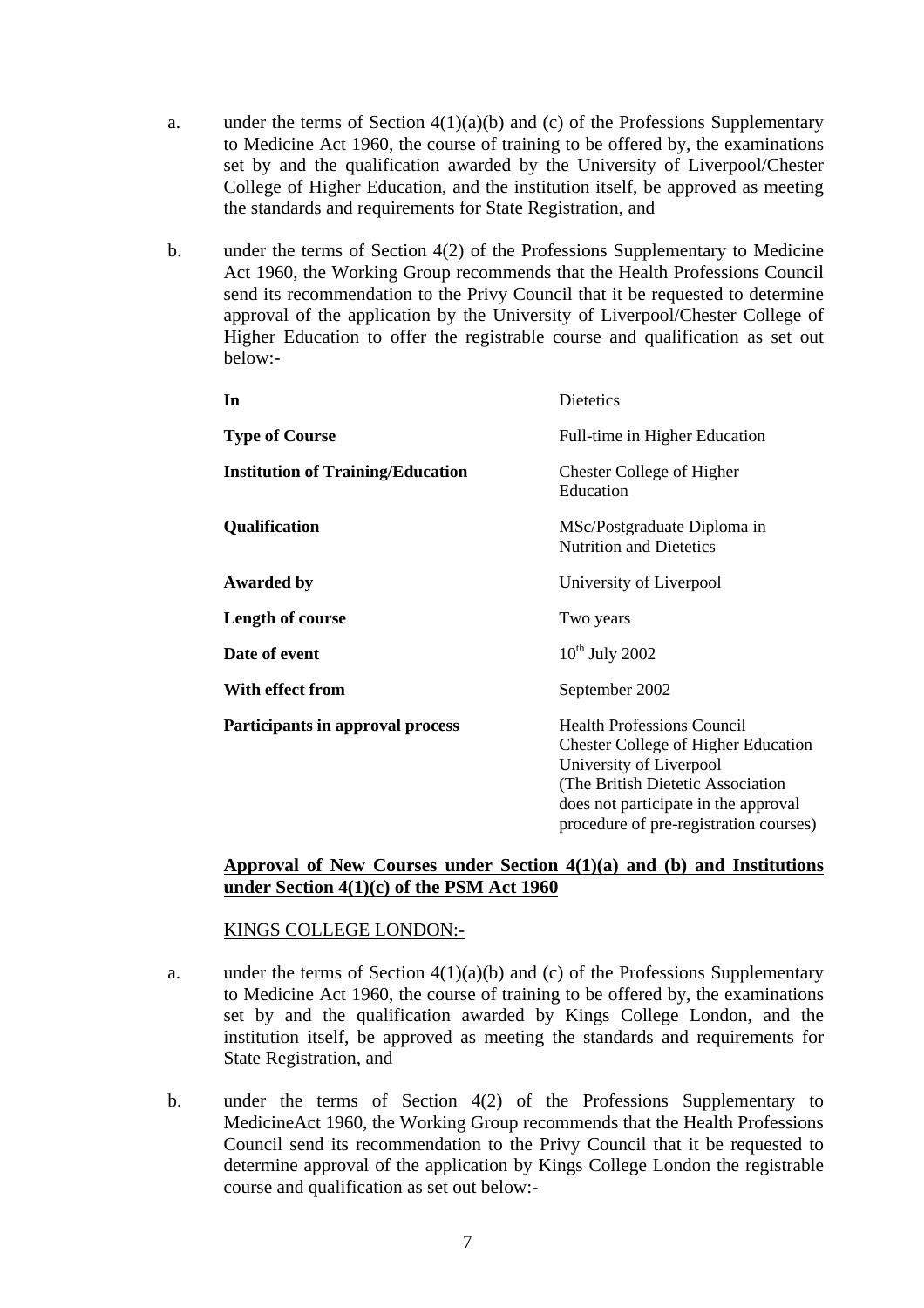| In                                        | Dietetics                                                                                                                                                                          |
|-------------------------------------------|------------------------------------------------------------------------------------------------------------------------------------------------------------------------------------|
| <b>Type of Course</b>                     | Full-time in Higher Education                                                                                                                                                      |
| <b>Institution of Training/Education</b>  | King's College London                                                                                                                                                              |
| <b>Qualification</b><br><b>Awarded by</b> | <b>BSc(Hons)</b> Dietetics<br>King's College London                                                                                                                                |
| Length of course                          | Four years                                                                                                                                                                         |
| Date of event                             | May 2002                                                                                                                                                                           |
| With effect from                          | September 2002                                                                                                                                                                     |
| Participants in approval process          | <b>Health Professions Council</b><br>King's College London<br>(The British Dietetic Association)<br>does not participate in the approval<br>procedure of pre-registration courses) |

# 11.2.3 **OCCUPATIONAL THERAPISTS**

On the advice of the JVC and after scrutiny of the documentation:-

#### **Approval of New Courses under Section 4(1)(a) and (b) and Institutions under Section 4(1)(c) of the PSM Act 1960**

#### UNIVERSITY OF TEESSIDE

- a. under the terms of Section  $4(1)(a)(b)$  and (c) of the Professions Supplementary to Medicine Act 1960, the course of training to be offered by, the examinations set by and the qualification awarded by the University of Teesside, and the institution itself, be approved as meeting the standards and requirements for State Registration, and
- b. under the terms of Section 4(2) of the Professions Supplementary to Medicine Act 1960, the Working Group recommends that the Health Professions Council send its recommendation to the Privy Council that it be requested to determine approval of the application by the University of Teesside to offer the registrable course and qualification as set out below:-

| In                                       | Occupational Therapy                       |
|------------------------------------------|--------------------------------------------|
| <b>Type of Course</b>                    | Full-time (Graduate Entry)                 |
| <b>Institution of Training/Education</b> | University of Teesside                     |
| <b>Qualification</b>                     | PgDip in Occupational Therapy<br>(PgD O T) |
| Awarded by                               | University of Teesside                     |
| <b>Length of course</b>                  | Two years Minimum<br>(Four years Maximum)  |
| Date of event                            | 19-20 <sup>th</sup> March 2002             |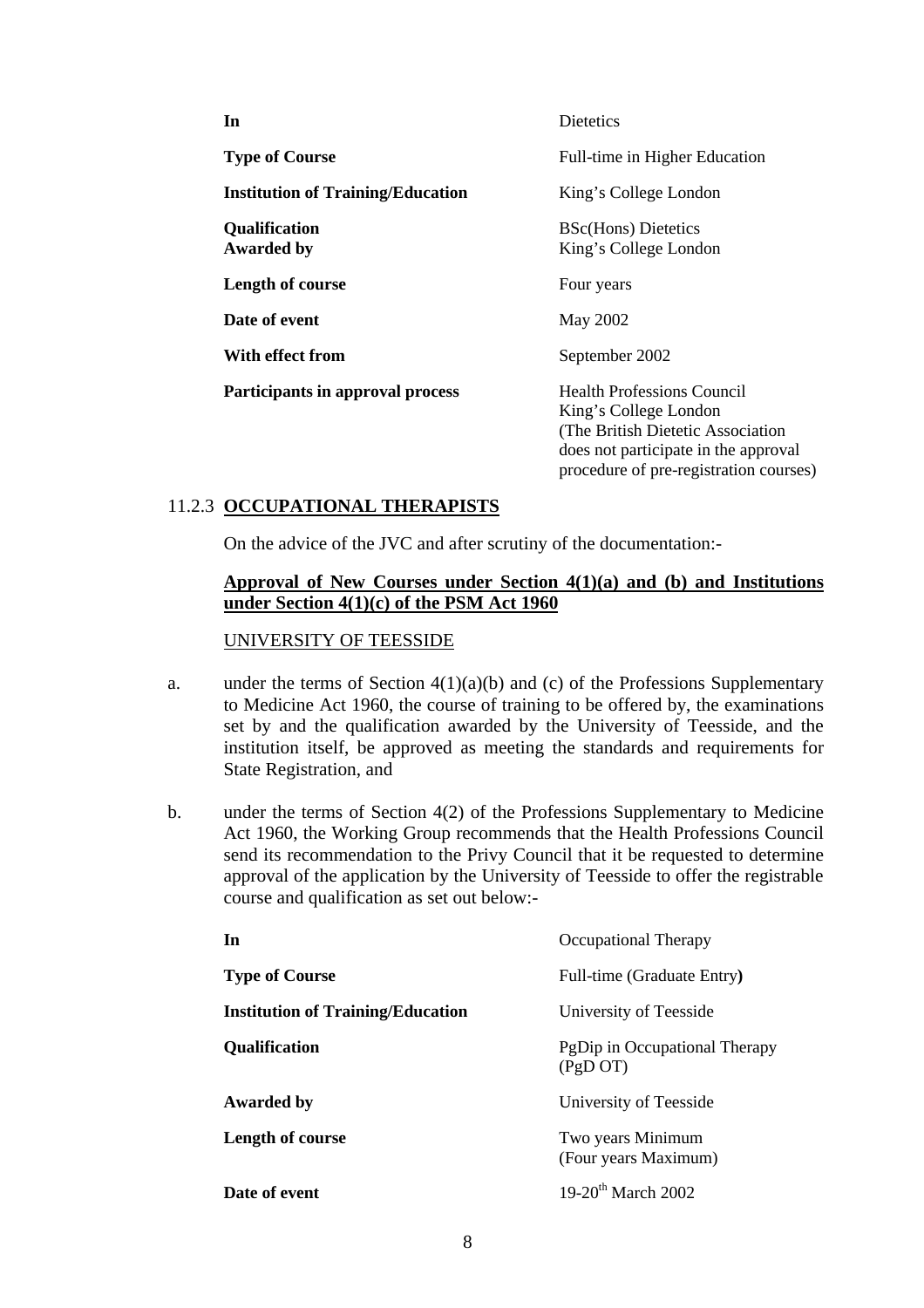**With effect from** February 2003

**Participants in approval process** Health Professions Council

University of Teesside College of Occupational Therapists

# 11.2.4 **PHYSIOTHERAPISTS**

## **Approval of New Courses under Section 4(1)(a) and (b) and Institutions under Section 4(1)(c) of the PSM Act 1960**

## UNIVERSITY OF WALES COLLEGE OF MEDICINE

BSc (Hons) Physiotherapy

It was agreed that the Joint Validation Committee should liaise with the University of Wales with regard to the Outstanding Conditions, after which it will be sent for Chairman's Action.

### **Continued Approval of Institutions (and associated clinical placements), courses, Examinations and Qualifications under Section 5 of the PSM Act**

### UNIVERSITY OF BIRMINGHAM

BSc(Hons) Physiotherapy (Part-time pathway through full time route) Modifications to the BSc (Hons) Physiotherapy to enable a flexible learning pathway.

## 11.2.5 **RADIOGRAPHERS**

On the advice of the JVC and after scrutiny of the documentation:-

### **Approval of New Courses under Section 4(1)(a) and (b) and Institutions under Section 4(1)(c) of the PSM Act 1960**

## UNIVERSITY OF TEESSIDE:-

- a. under the terms of Section  $4(1)(a)(b)$  and (c) of the Professions Supplementary to Medicine Act 1960, the course of training to be offered by, the examinations set by and the qualification awarded by the University of Teesside, and the institution itself, be approved as meeting the standards and requirements for State Registration, and
- b. under the terms of Section 4(2) of the Professions Supplementary to Medicine Act 1960, the Working Group recommends that the Health Professions Council send its recommendation to the Privy Council that it be requested to determine approval of the application by the University of Teesside to offer the registrable course and qualification as set out below:-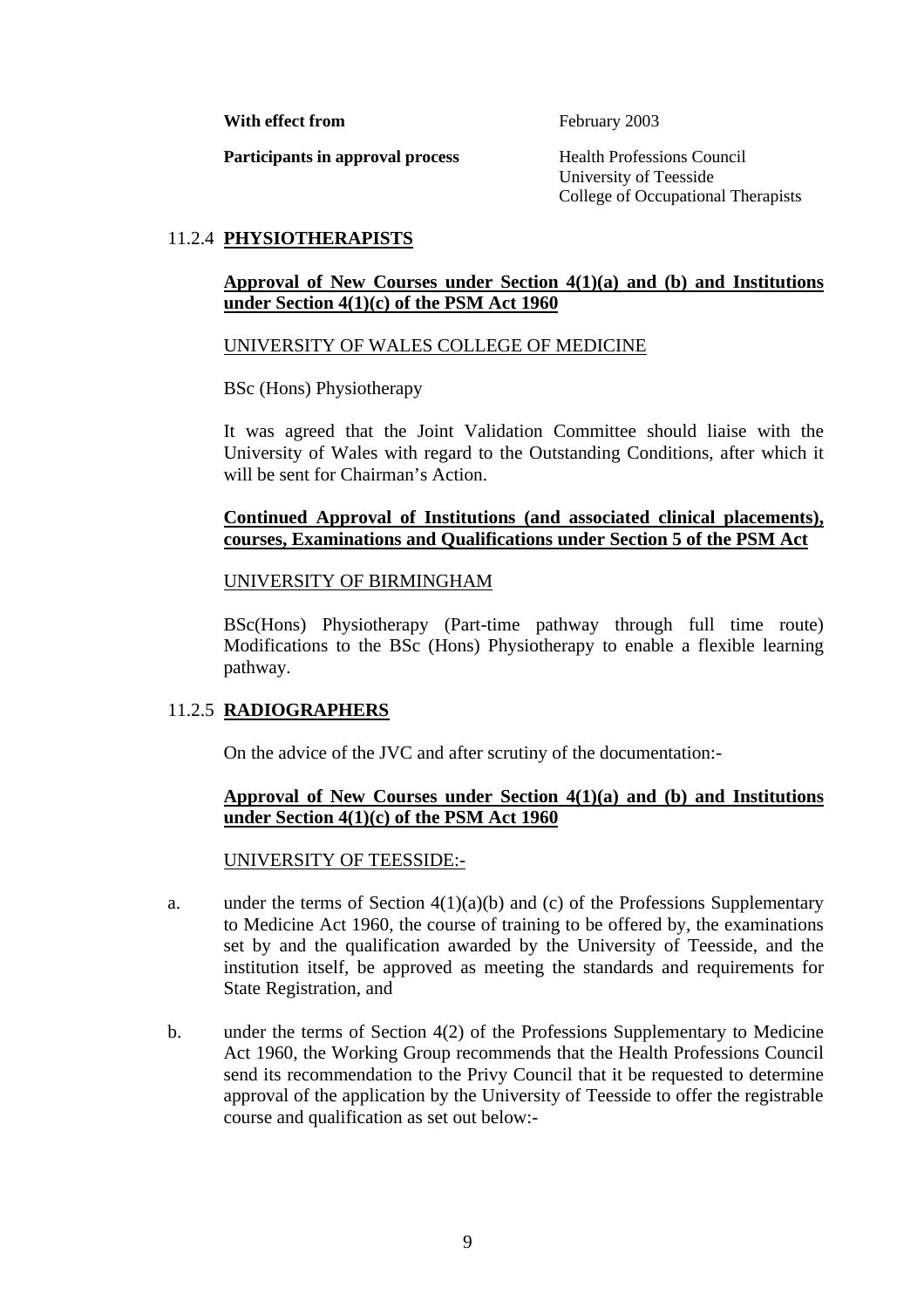| In                                                               | Radiography                                                                                                                                                                                                                                                               |
|------------------------------------------------------------------|---------------------------------------------------------------------------------------------------------------------------------------------------------------------------------------------------------------------------------------------------------------------------|
| <b>Type of Course</b>                                            | Full-time                                                                                                                                                                                                                                                                 |
| <b>Institution of Training/Education</b><br><b>Qualification</b> | University of Teesside<br><b>MSc Allied Health Professional</b><br>Studies (with eligibility for State<br>Registration – Diagnostic<br>Radiography)<br>PgD Allied Health Professional<br>Studies (with eligibility for state<br>registration – Diagnostic<br>Radiography) |
| <b>Awarded by</b>                                                | University of Teesside                                                                                                                                                                                                                                                    |
| Length of course                                                 | 2 Years                                                                                                                                                                                                                                                                   |
| Date of event                                                    | $20th$ March 2002                                                                                                                                                                                                                                                         |
| With effect from                                                 | February 2003                                                                                                                                                                                                                                                             |
| Participants in approval process                                 | <b>Health Professions Council</b><br>College of Radiographers<br>University of Teesside                                                                                                                                                                                   |

#### **ITEM 12 02/146 MINUTES OF THE REGISTRATION COMMITTEE HELD ON 12 NOVEMBER 2002**

Received.

## **ITEM 13 02/147 QAA REPORTS ON THE OUTCOME OF MEETINGS ON PROGRAMME SPECIFICATIONS AND ON EXTERNAL EXAMINERS**

The reports from QAA were received.

### **ITEM 14 02/148 ANY OTHER BUSINESS**

- 14.1 The Secretary reported that criteria were being developed for how information outside the agenda would be distributed to members and should result in a greater filtering of communications. A paper would be presented to the next meeting.
- 14.2 The QAA Bulletin Higher Quality 11 was tabled. The latest LTSN Bulletin would be circulated.

#### **ITEM 15 02/149 DATE OF NEXT MEETING**

The next meeting would be at 10.30 am on 12 February 2003. The next meeting of the Educationalists Forum should be convened only after the relaunch of HPC in April 2003.